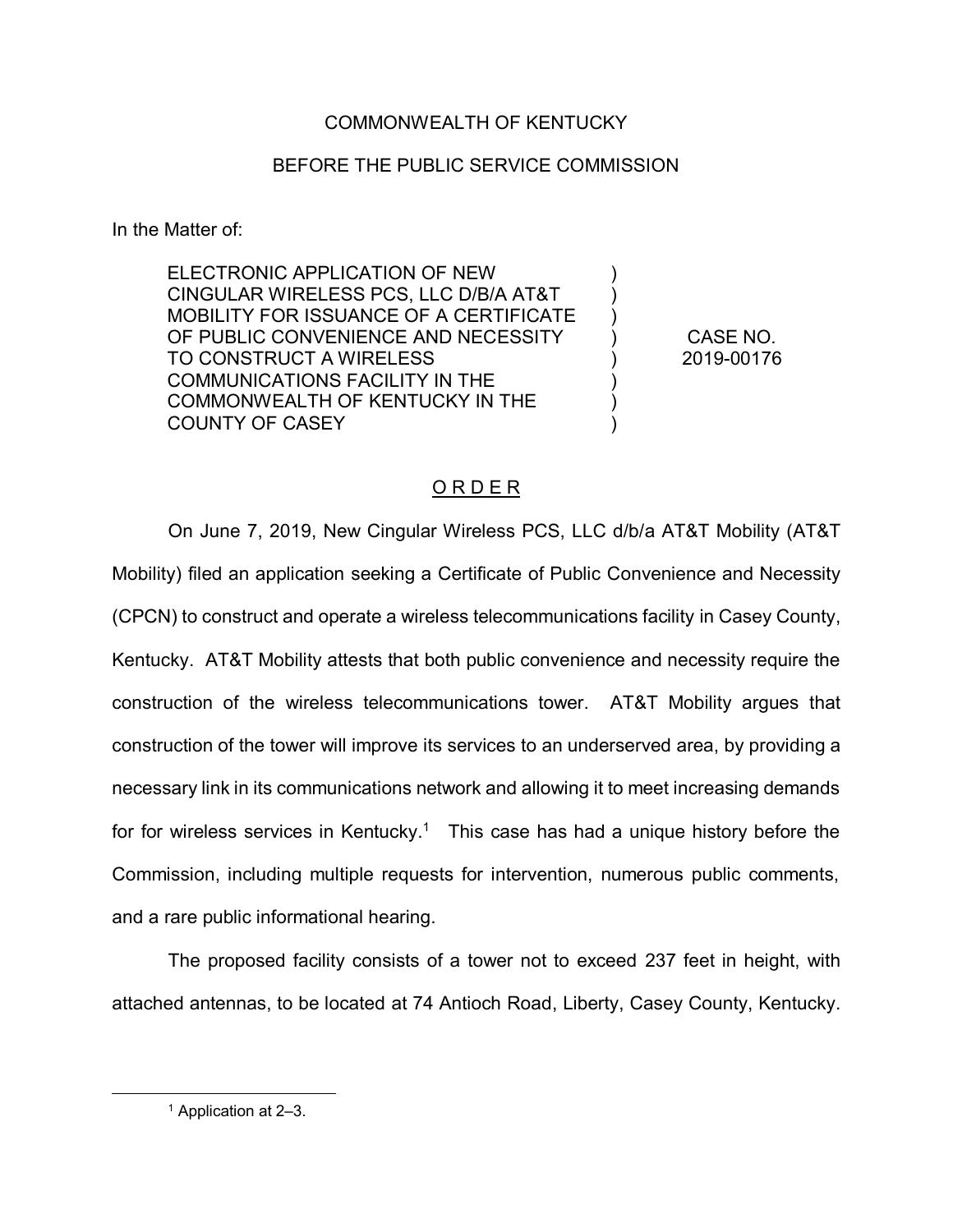The coordinates for the proposed facility are North Latitude 37°13′26.77″ by West Longitude 84°57′18.92″.

AT&T Mobility has provided information regarding the structure of the tower, safety measures, and antenna design criteria for the proposed facility. Based upon the application, the design of the tower and foundation conforms to applicable nationally recognized building standards, and a licensed professional engineer has certified the plans.

Pursuant to 807 KAR 5:063, AT&T Mobility has filed statements of having provided the required notifications regarding the proposed construction. Pursuant to 807 KAR 5:063, AT&T Mobility has filed evidence that the county judge/executive and all property owners within 500 feet and contiguous to the cell site have been notified of the proposed construction. The notices solicited any comments and informed the recipients of their right to request intervention. The Commission received several public comments and request for intervention.

AT&T Mobility filed applications with the Federal Aviation Administration and the Kentucky Airport Zoning Commission seeking approval for the construction and operation of the proposed facility. Both applications have been approved.

On June 25, 2019, SBA Communications Corporation d/b/a SBA Towers LLC (SBA), pursuant to 807 KAR 5:001, Section 4(11), moved to intervene in this matter, asserting that it would present issues and develop facts that would assist the Commission in this matter, that it had an interest not being adequately represented, and would not unduly complicate or disrupt the proceeding. By Order dated October 1, 2019, the Commission issued an order denying SBA's motion to intervene.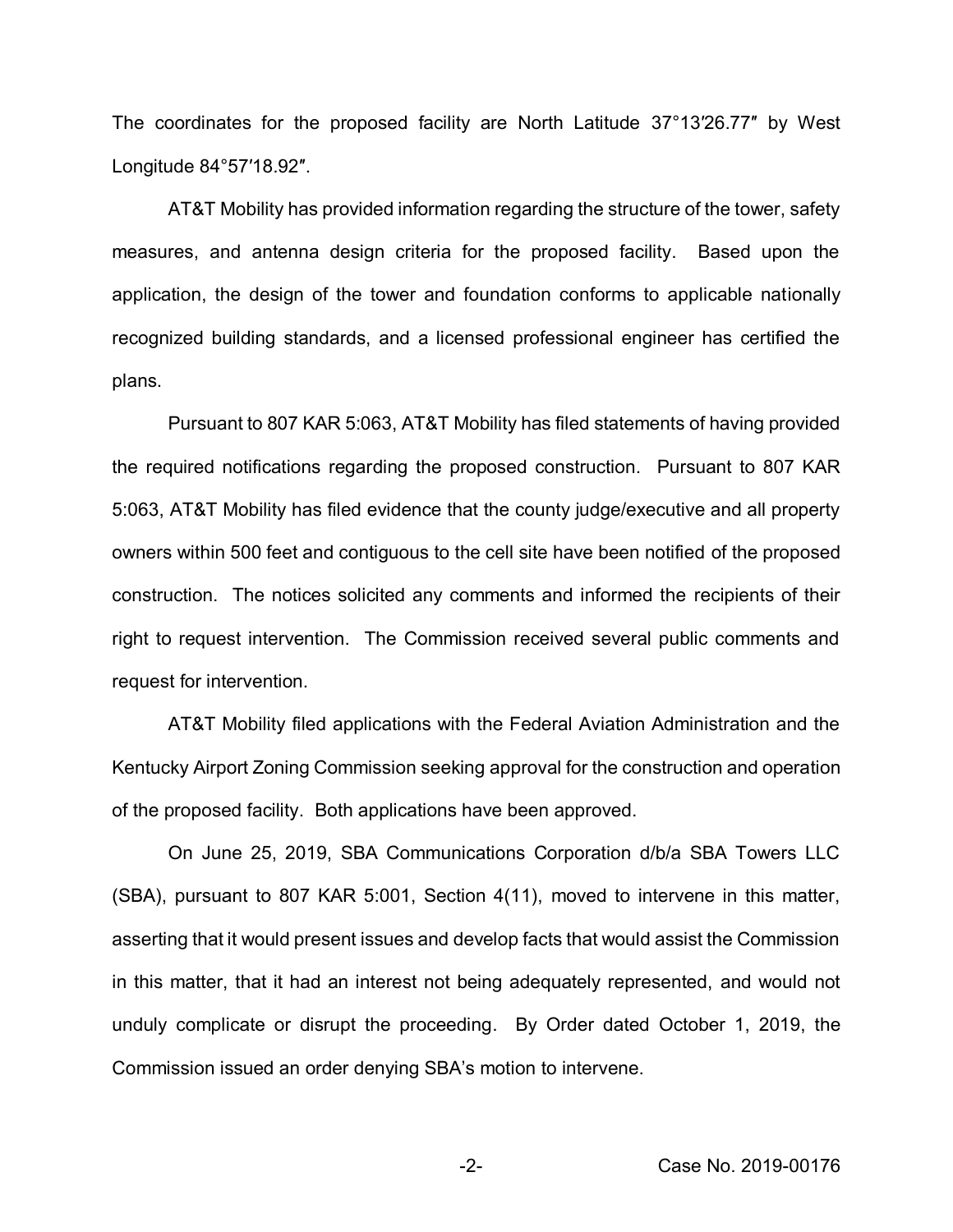On July 1, 2019, Elwood Hoskins, Susan Hoskins, and Mandy Wahl filed three separate letters of public comment requesting that the Commission hold a public hearing concerning AT&T Mobility's application to build the tower. Mr. and Mrs. Hoskins and Ms. Wahl also requested intervention. By Order dated October 1, 2019, the Commission denied all three motions to intervene.

The Commission, as required by KRS 278.650, convened a public hearing in Casey County on December 11, 2019, whereby members of the public were permitted time to state their objections to the proposed cell tower. Representatives from AT&T Mobility attended the public hearing and were available to answer questions from the public.

SBA, despite being denied intervenor status, has filed numerous public comments in this case seeking to prevent AT&T Mobility's construction of the proposed tower. SBA Communications owns the tower on which AT&T Mobility currently has its antennae, and which will be moved to the new tower once it is built. SBA's only interest is to remain AT&T Mobility's landlord; however, AT&T Mobility seeks to move to the new tower because the monthly rent is more than \$1,000 less per month than on the SBA Communications tower.<sup>2</sup> Even though SBA recently offered to lower the monthly rent,<sup>3</sup> the proposed rent is still greater than that to be charged on the proposed tower.<sup>4</sup> Based

<sup>&</sup>lt;sup>2</sup> AT&T Mobility's Response to SBA Communications Corporation Motion to Intervene (filed July 2, 2019) at 10.

<sup>3</sup> Public Comment of SBA Communications (filed Dec. 4, 2020) at 2.

<sup>4</sup> AT&T Mobility's Response to SBA Public Comment Suggesting Rent Reduction on Existing SBA Tower (filed Dec. 15, 2020) at 10.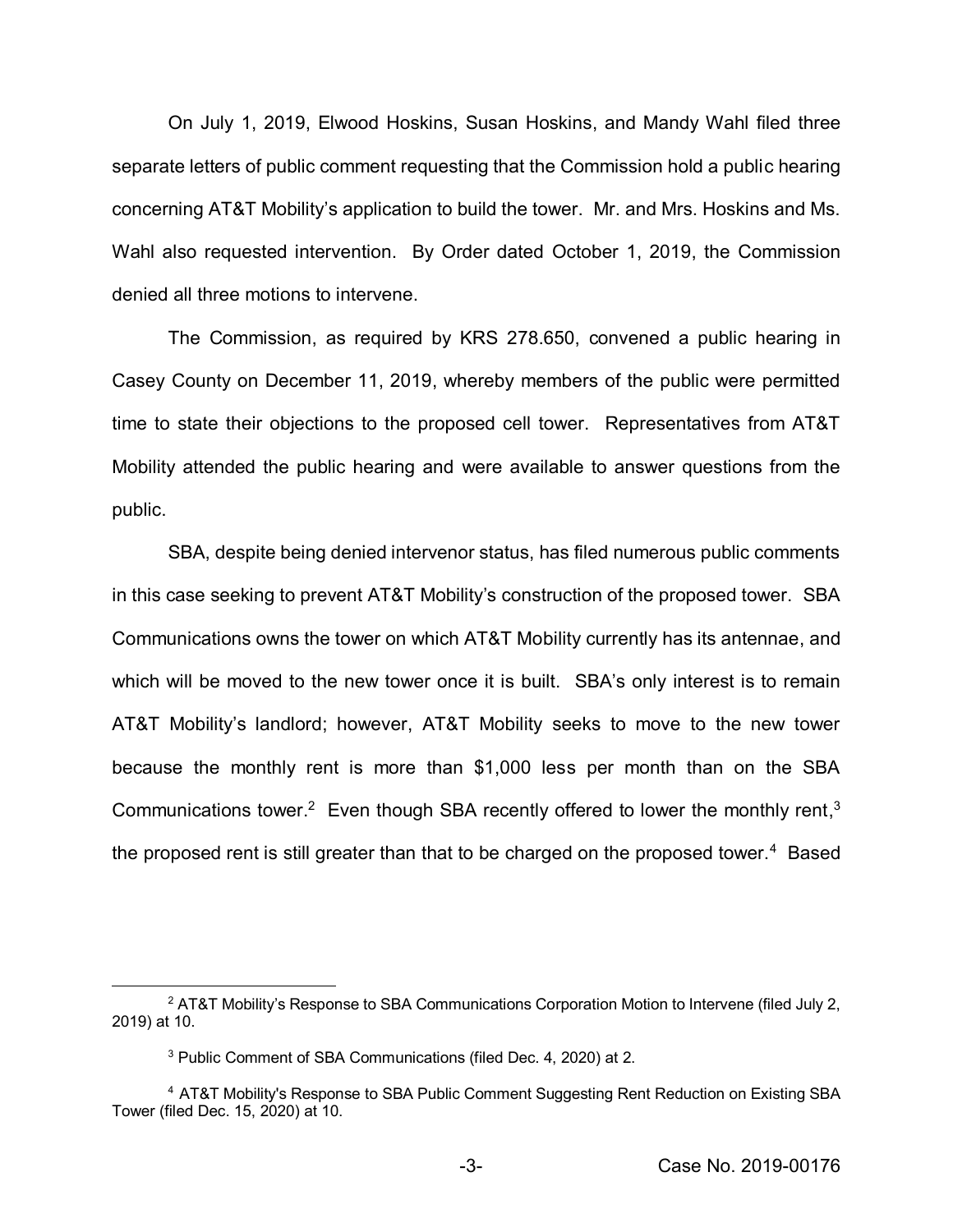upon this, the Commission finds that AT&T Mobility has met its burden to prove to show that colocation is not reasonable available.<sup>5</sup>

As we noted in our order denying SBA's motion to intervene, SBA is a competitor with an interest in keeping tower rents high by limiting the number of towers. This runs counter to one of the stated purposes of the Telecommunications Act of 1996, which is to promote competition<sup>6</sup> as well as KRS 278.546(4) which states that market-based competition benefits consumers. Unreasonable and excessive fees for rent on a tower have the potential to divert resources that could otherwise be used to invest in expanding wireless networks and conducting necessary network upgrades necessary to meet increased demand for wireless voice and broadband services.

The Commission, having considered the evidence of record and being otherwise sufficiently advised, finds that AT&T Mobility has demonstrated that a facility is necessary to provide adequate utility service and, therefore, a CPCN to construct the proposed facility should be granted.

Pursuant to KRS 278.280, the Commission is required to determine proper practices to be observed when it finds, upon complaint or on its own motion, that the facilities of any utility subject to its jurisdiction are unreasonable, unsafe, improper, or insufficient. To assist the Commission in its efforts to comply with this mandate, AT&T Mobility should notify the Commission if the antenna tower is not used to provide service in the manner set out in the application and this Order. Upon receipt of such notice, the Commission may, on its own motion, institute proceedings to consider the proper

 <sup>5</sup> *See* 807 KAR 5:063, Section 1(1)(s).

<sup>6</sup> *T-Mobile USA INC. v. City of Anacortes*, 572 F.3d 987, 991 (9th Cir. 2009).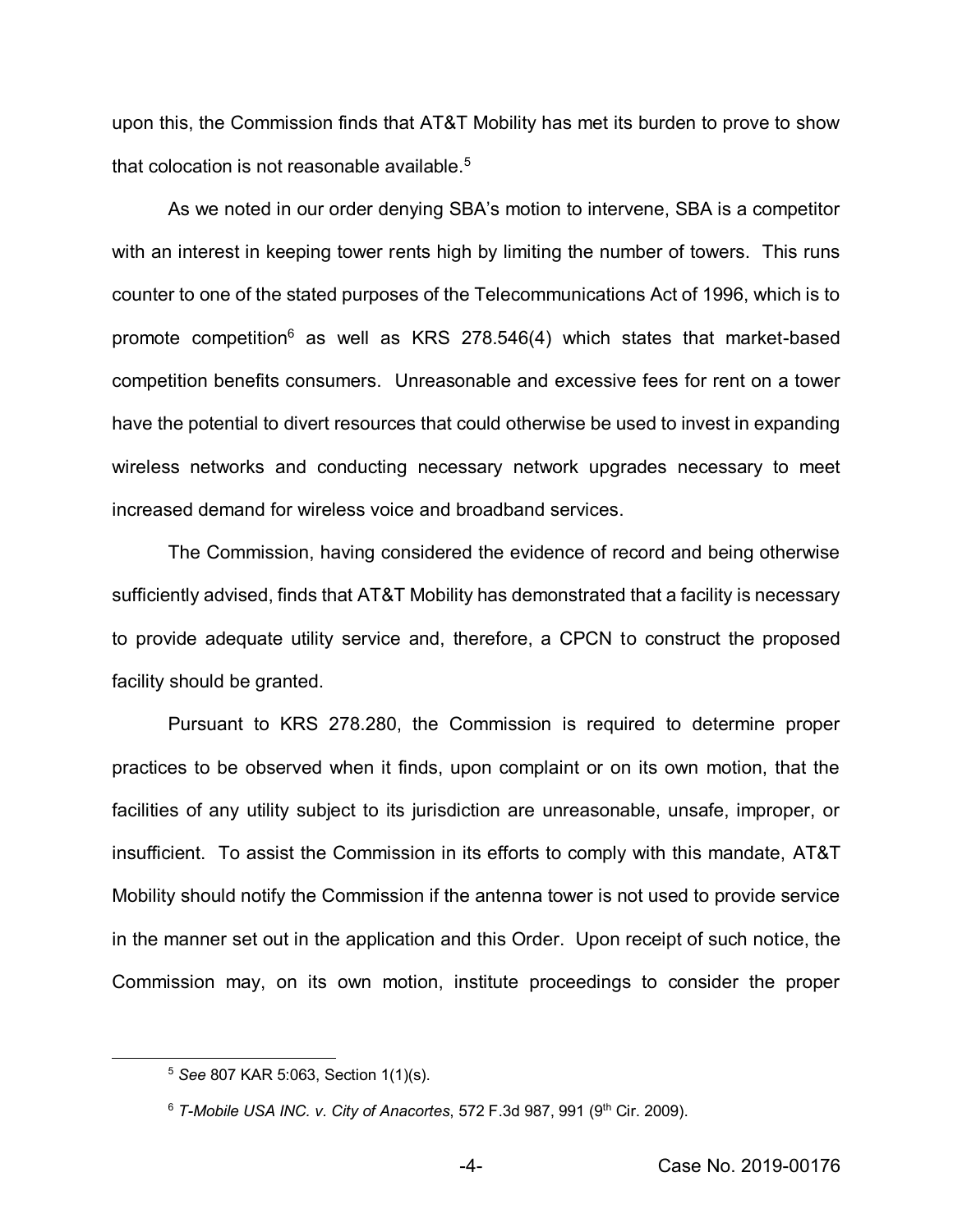practices, including removal of the unused antenna tower, which should be observed by AT&T Mobility.

IT IS THEREFORE ORDERED that:

1. AT&T Mobility is granted a CPCN to construct a wireless telecommunications facility. The proposed facility consists of a tower not to exceed 237 feet in height, with attached antennas, to be located at 74 Antioch Road, Liberty, Casey County, Kentucky. The coordinates for the proposed facility are North Latitude 37°13′26.77″ by West Longitude 84°57′18.92″.

2. AT&T Mobility shall immediately notify the Commission in writing if, after the antenna tower is built and utility service is commenced, the tower is not used for a period of three months in the manner authorized by this Order.

3. Documents filed, if any, in the future pursuant to ordering paragraph 2 herein shall reference this case number and shall be retained in the post-case correspondence file.

4. This case is closed and removed from the Commission's docket.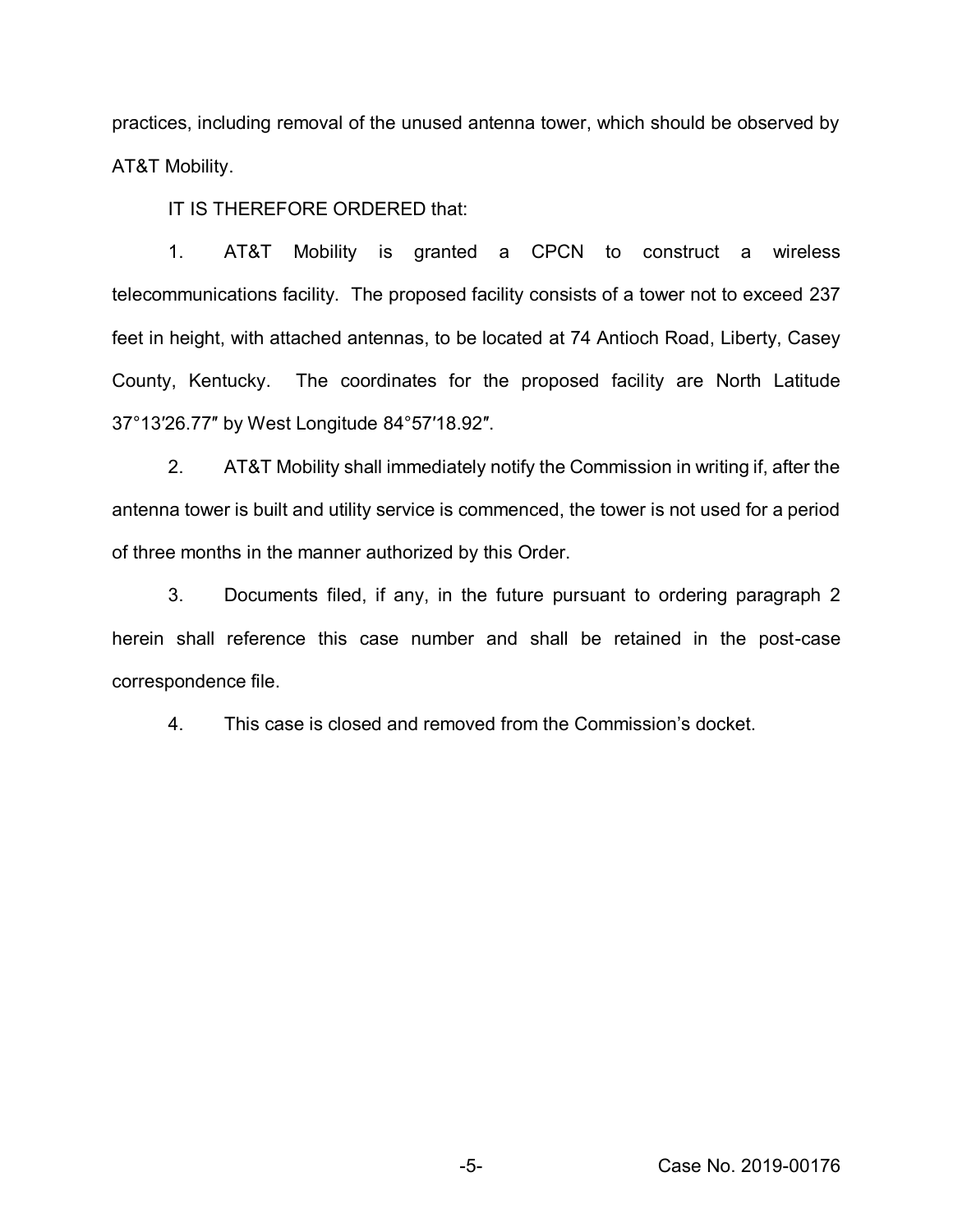By the Commission



ATTEST:

fride C. Pridwell

Executive Director

Case No. 2019-00176